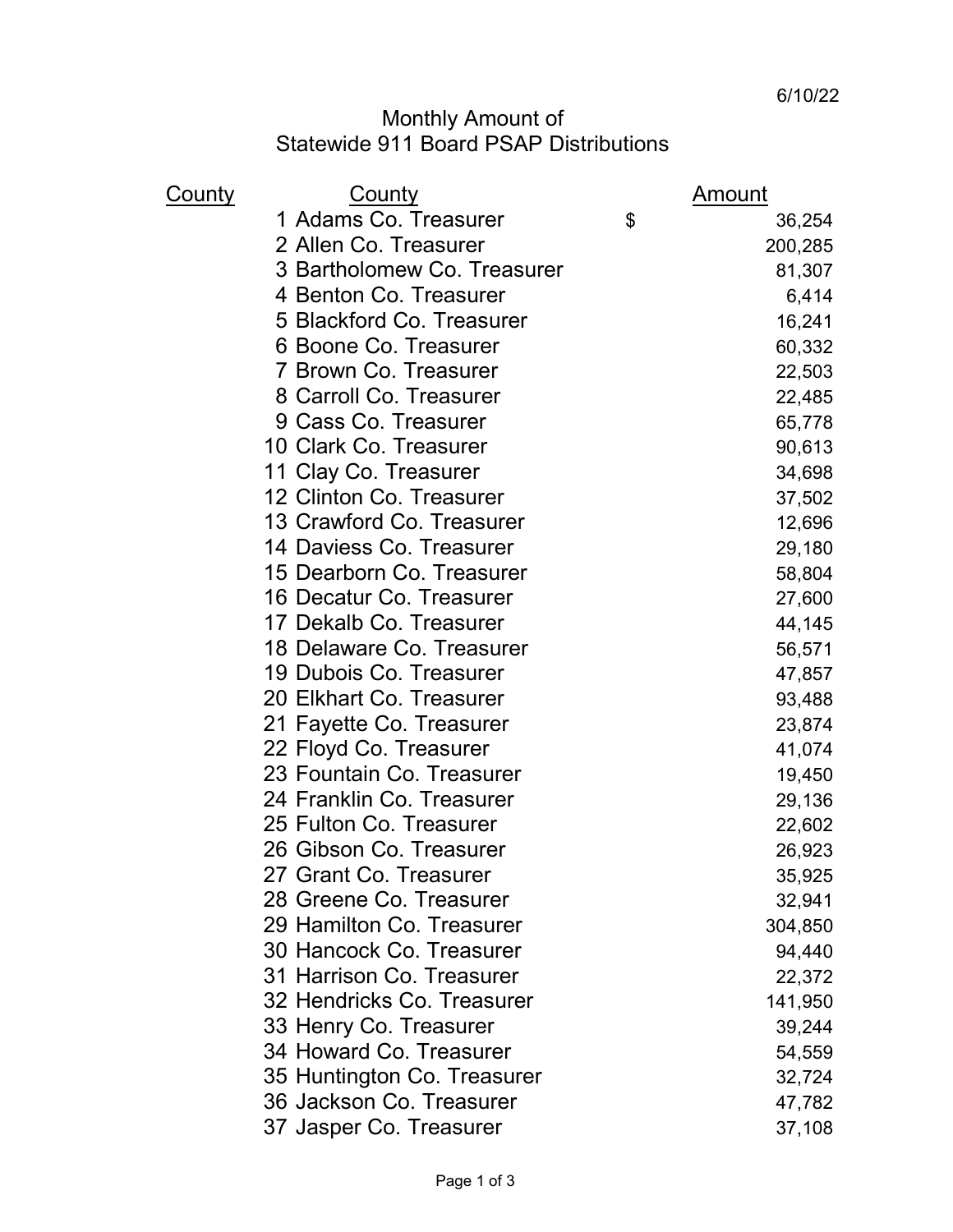## Monthly Amount of Statewide 911 Board PSAP Distributions

| <u>County</u> | <b>County</b>                 | Amount  |
|---------------|-------------------------------|---------|
|               | 38 Jay Co. Treasurer          | 21,467  |
|               | 39 Jefferson Co. Treasurer    | 26,448  |
|               | 40 Jennings Co. Treasurer     | 28,563  |
|               | 41 Johnson Co. Treasurer      | 137,880 |
|               | 42 Knox Co. Treasurer         | 36,130  |
|               | 43 Kosciusko Co. Treasurer    | 51,912  |
|               | 44 Lagrange Co. Treasurer     | 34,741  |
|               | 45 Lake Co. Treasurer         | 219,846 |
|               | 46 LaPorte Co. Treasurer      | 132,893 |
|               | 47 Lawrence Co. Treasurer     | 40,321  |
|               | 48 Madison Co. Treasurer      | 57,721  |
|               | 49 Marion Co. Treasurer       | 484,316 |
|               | 50 Marshall Co. Treasurer     | 42,281  |
|               | 51 Martin Co. Treasurer       | 13,018  |
|               | 52 Miami Co. Treasurer        | 38,448  |
|               | 53 Monroe Co. Treasurer       | 58,264  |
|               | 54 Montgomery Co. Treasurer   | 36,612  |
|               | 55 Morgan Co. Treasurer       | 48,053  |
|               | 56 Newton Co. Treasurer       | 17,873  |
|               | 57 Noble Co. Treasurer        | 45,872  |
|               | 58 Ohio Co. Treasurer         | 8,176   |
|               | 59 Orange Co. Treasurer       | 26,541  |
|               | 60 Owen Co. Treasurer         | 24,008  |
|               | 61 Parke Co. Treasurer        | 16,749  |
|               | 62 Perry Co. Treasurer        | 23,649  |
|               | 63 Pike Co. Treasurer         | 12,279  |
|               | 64 Porter Co. Treasurer       | 147,805 |
|               | 65 Posey Co. Treasurer        | 30,901  |
|               | 66 Pulaski Co. Treasurer      | 16,511  |
|               | 67 Putnam Co. Treasurer       | 48,446  |
|               | 68 Randolph Co. Treasurer     | 28,378  |
|               | 69 Ripley Co. Treasurer       | 30,376  |
|               | 70 Rush Co. Treasurer         | 25,370  |
|               | 71 Saint Joseph Co. Treasurer | 145,449 |
|               | 72 Scott Co. Treasurer        | 30,974  |
|               | 73 Shelby Co. Treasurer       | 47,933  |
|               | 74 Spencer Co. Treasurer      | 29,052  |